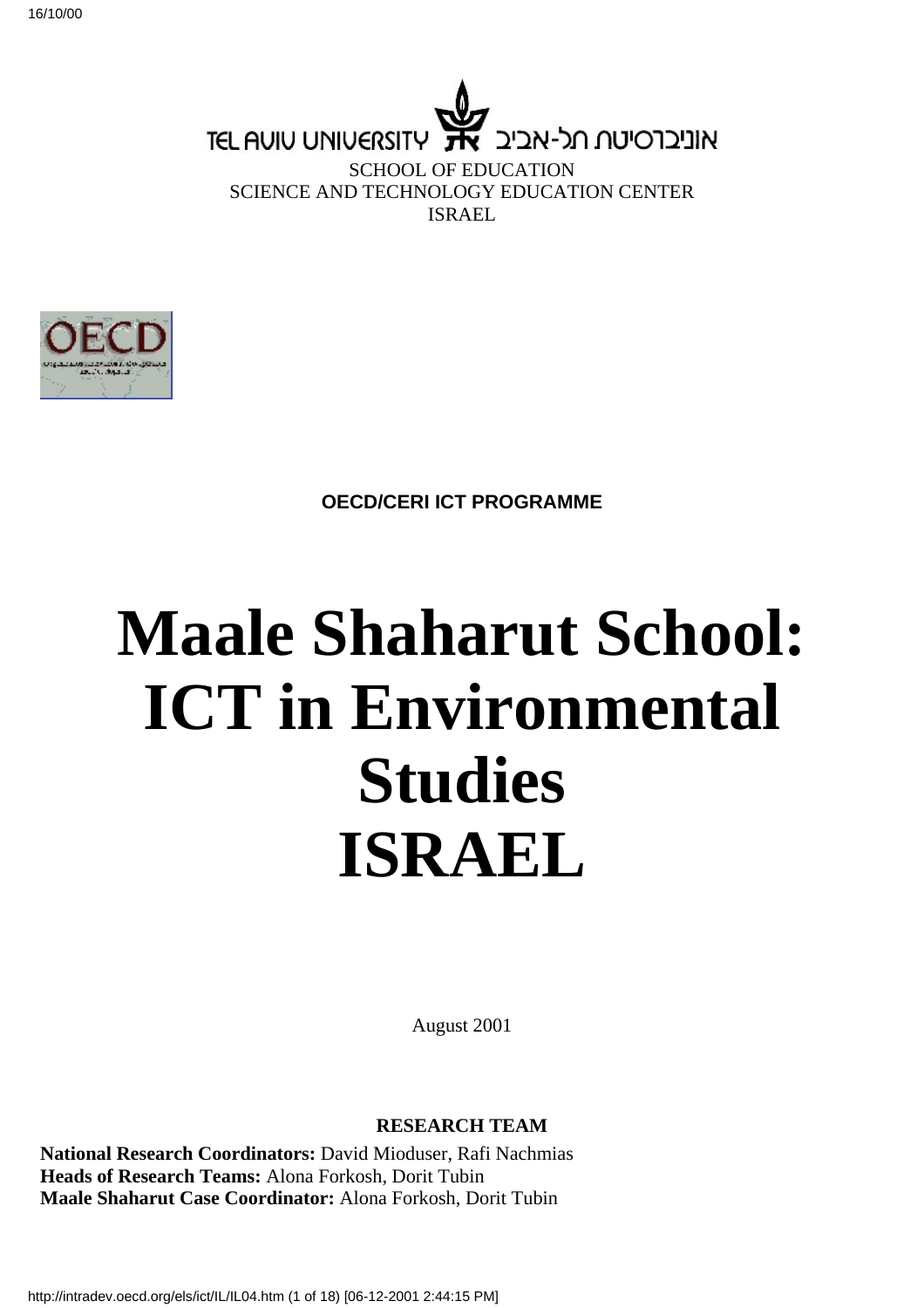### **Researchers:** Anat Cohen, Maya Tzatzashvili, Yael Yaron, Tali Oshri, Tali Gertman

## **TABLE OF CONTENTS**

# **OVERVIEW**

*"the secret of our success as a school is that we are not dealing here with technology, but with education, and the technology opened for us educational opportunities we did not have before"* (a teacher)



Background. Maale Shaharut is a regional school in the southern Negev, the Arava, a desert area. It serves the population of 8 Kibbutzim<sup>3</sup>, with a total of 715 students in grades 1<sup>st</sup> to 12<sup>th</sup> (this report focuses on 380) students from grades 7<sup>th</sup> to 12<sup>th</sup>). Due to commutation constraints, and the kibbutz ideology, the students attend school 5 days a week, from 08:00 to 16:00 (instead of 6 days a week in the Israeli educational system). The students have to work one day a week in their kibbutz in different workplaces. Some of them spend their workday in school, on the development of the ICT system. Afternoon hours are dedicated to special interest activities, such as music, sports, astronomy, etc.

The student population is heterogeneous, 70% of them come from the kibbutzim, 50 from Eilat and a nearby Air Force basis, 40 new immigrants from the former Soviet Union and 14 Ethiopian newcomers. There is a high demand by students from Eilat to enter the school, but *"It is much more important for us, at the values and educational levels, to incorporate in each class two Ethiopian children rather than two outstanding children from the city"* (principal).

The school offers a variety of learning strands, e.g., environmental studies, life sciences and agriculture, geology, geography, arts, music, fashion design, physics, electronics.

About 77% of the students pass the high school matriculation exams5. It is proud of its 0% desertion rate, and the last year it was awarded with the President's prize in education for its social and communitarian awareness (see kibbutz education<sup>4</sup>).

The educational innovation. One of Maale Shaharut main goals is fostering an independent learner. By this goal, special emphasis is put on project-based activities, alternative evaluation, independent studies, etc., as the principal explains: *"the students begin with a personal project in grade 1, and end with their final project in grade 12... in a variety of contents, and at different skill levels"*. In 1999 "Mad'arom"2 awarded one such final works with a grant.

Following this emphasis on autonomous learning, the school's Website has been developed [http://shaharoot.kfar-olami.org.il]. The Website contains students' projects, a bank of geographical and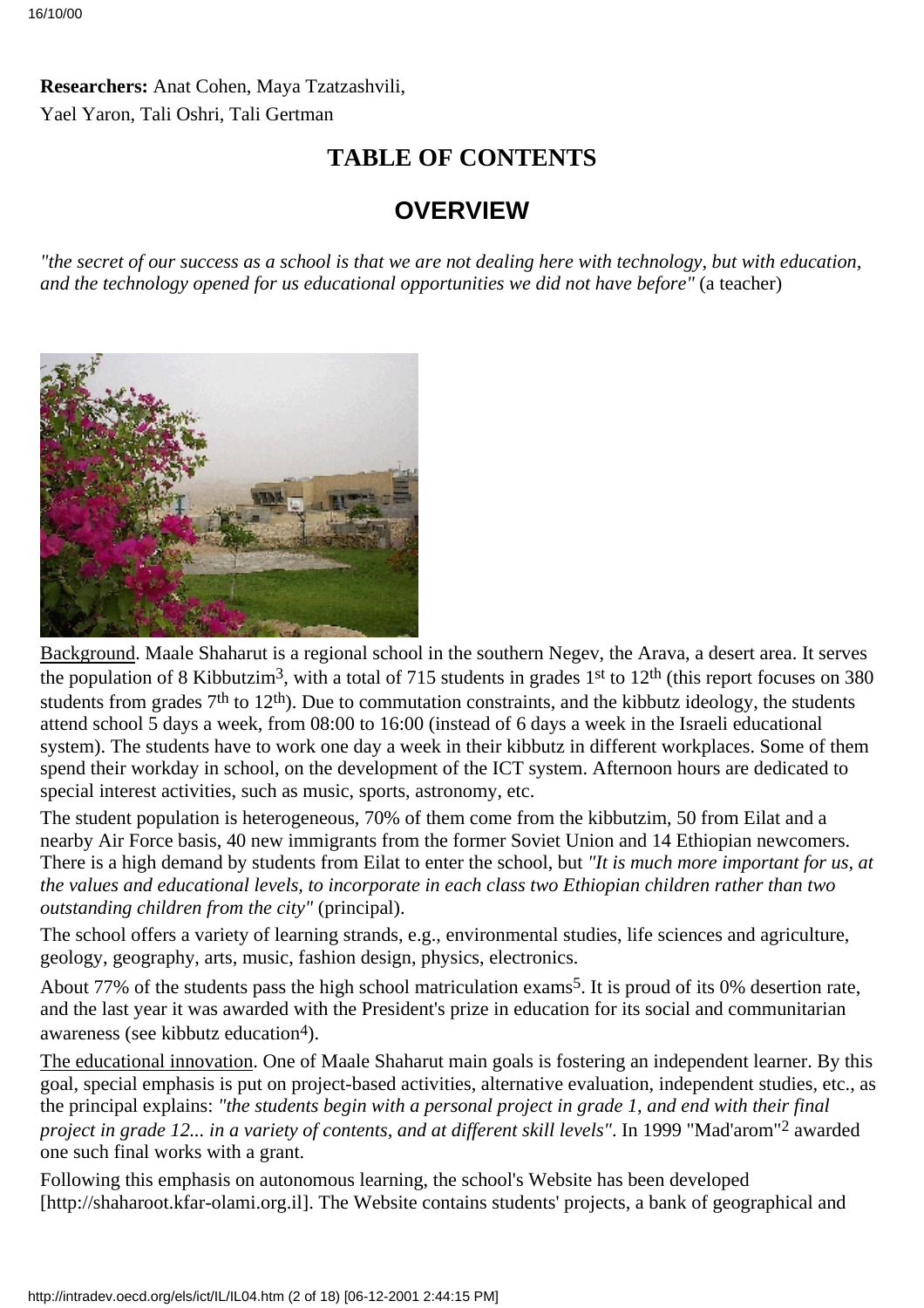historical textual and visual materials, learning activities, links to other Websites, and sections for special education and immigrant students. About half of the teachers integrate the use of the Website in learning activities at all age levels.

The Website components are developed mainly by the computer trustees. All other students access computers for learning at least an hour a day, and even more than that depending on the subjects. Most ICT-based work is done in teams. About 95% of the students have computers at home.

Infrastructure. The school has 85 computers (in computer rooms, science labs, Arabic classroom and library), forming a local network and connected to the Internet. Every student and teacher holds an account, and a great deal of work is accomplished by e-mail. Support is given by the computer coordinator and two assistants for the elementary and the high school levels. In addition the school gets support from the regional computer center.

For the last four years there are computer trustees in the school, who received an 80 hours training course. 50 students passed the course since then. In practice there are 10 to 17 senior trustees in grades  $7<sup>th</sup>$  to  $12<sup>th</sup>$ , who spend their weekly workday<sup>4</sup> developing the school's Website according to the needs.

# **THE PAST**

The principal tells that the work on the school's Website begun at the end of year 1999, with the completion of the computer trustees course. The course's instructor suggested that "*instead of individual final works, let ask the students to work as a development team, there is as coordinator... there is as programmer... a graphic designer... and workers scanning pictures. I asked one of the teachers to work on liberal arts topics, while I will deal with science topics. By then I was teaching about the salt flat... and decided to do something on the topic. In December 1999 we formed a group of 20 computer trustees, 5 teachers and the instructor, and in a few days they completed the Website*

*[http://shaharoot.kfar-olami.org.il/salt-flat/intro.html]. Then we applied for the Madarom*2 *contest. I usually apply for every possible activity to get as much resources as possible for the school... that was the beginning*" (the principal).

After that a presentation on "King Salomon" received a monetary award in a Madarom contest, the students published it "*as a CDR and distributed it to other schools... it was good, and also we got some money for the school*" (a trustee). The salt flat Website was sent to an international contest of educational Websites by ThinkQest8, "*it was exciting, everything was done with the students... but it takes a lot of work. I spent about 300 hours in guidance and writing, and Asaf (a highly talented student) about 600 hours"*. Out of thousands of Websites the salt flat site ended up among the semifinalists. Since then the Website developed into a dynamic knowledge base constantly updated with the students' projects on varied topics (e.g., the nearby historic copper mines, biotope).

The principal is the leader of the school's innovative processes for 6 years now, assisted by 4 coordinators and the computer trustees students group. He sees himself as leader and guide: "*I believe that when he moves ahead he pulls ahead the others... teachers as well as students*".

ICT implementation in Male Shaharut faced problems at three levels: infrastructure, teachers attitudes, and the Website development.

Infrastructure: More computers and peripherals are required. "*It is not always possible to find a free computer*" (coordinator), "*we need a computer lab where games are not allowed, only work*" (a student). In addition, more resources are required. For example, *"students download music, video clips and games from the Internet, saturating our servers. In one hand we want to give them freedom, but in the other hand this fills-up all the disks"* (computer coordinator). The teachers try to deal with the problem by explaining it to the students and increasing their awareness to it.

More grave are cases of vandalism. *"This week we entered the Lab and found that all the mice balls have*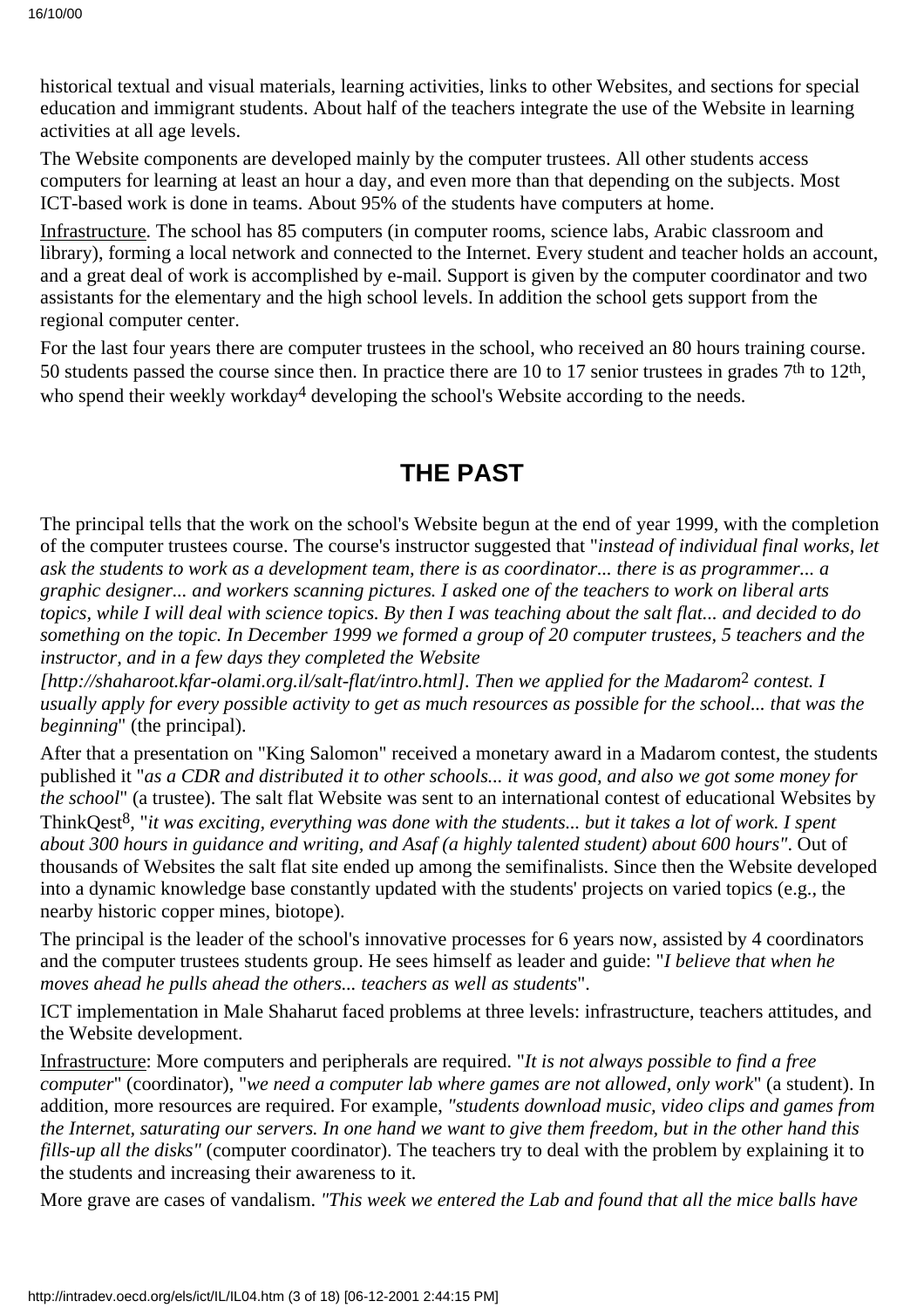*disappeared.. We think we know when that happened and what class was in the lab... this is serious"* (computer coordinator). *"There are only few cases of vandalism, but these few are annoying"* (principal). In some cases students who where dismissed from class, come to the Lab and cause damages entering the servers with another student's password, *"and then it takes 20-30 expert's hours to fix the damage"*. The staff deals with this problem by means of the school's "declaration of principles regarding computers usage". Another way, in the principal words, is *"if you can't beat them - join them... we try to integrate them as much as we can... when we locate such a problematic child, we offer him to join not only the computer trustees group, but also one of the projects. As the principal I believe that every child should be 'connected' to something, at least one day a week he should feel happy to come to school"*.

Teachers' attitudes towards ICT: All interviewees agreed that most teachers still have difficulties in integrating ICT in their teaching. A parent told that her son included in his 'family roots project' "*an audio file with Sinatra's song 'I did it my way', and the work was not even presented in class. The teacher did not even notice that the file was there because her difficulties with the computer... it was sad*". The computer coordinator recalls that "*it is difficult to describe the situation here 5 years ago... almost all teachers had fear to approach the computers. We had to start with many hours of training, external consultancy, and meeting during holydays and recess times, and there were things that we obliged them to accomplish. Today they have to report their evaluations on the computer. Gradually it is being assimilated*".

The school's Website: The development process of the Website unveiled several problems. One of them was the language -the use of English. *"I know English very well, my father's mother tongue is English, and that helps a lot. But some children had great difficulties in the project because they didn't know enough English"* (a student). The principal's hope was that the English teachers will help: *"I thought it will be nice if students, as part of the English lessons, could translate the materials for the Website into English... and also get credit for it in their evaluation files. Unfortunately I haven't succeeded in that, maybe it is my fault because I haven't spent enough energy with the English teaching coordinator"*.

Another problem was that while working on the development of the Website, the students missed many of the regular classes. The solution comprised the completion of the missing topics by the students in their own time, the consideration of the teachers towards these students, and a more equalitarian division of tasks among them.

Another problem raise by a trustee was that the definition of the aims of the Website and tits target population was in some way too loose: "*because they want more interactive activities and less text, I think we lost information... it depends on the people you are targeting at*" (a trustee).

A technical issue is related to compatibility problems between browsers (and in addition working on Hebrew web pages) by all parties involved in school, at home, or supporting research centers. The problem is being solved as computers and systems are being upgraded and integrated into one networked system with a common set of tools.

# **THE PRESENT**

# **The Evaluation of Change**

### *Patterns of transferring the innovation and ICT*

Three characteristics of Maale Shaharut affect the dissemination of innovations among students and teachers: it is a small and intimate school, it works all along the educational cycle from grade 1st to 12th, and it is located far from the center of the country.

Intimacy is reflected in situations such as the one phrased by the principal: *"I eat dinner* (in the kibbutz*) with the very same child that I might have suspended for two days from school... my children learn here"*. Or by parents: *"If I meet him (the principal) in the bus I can ask about my son"; "You can contact the teacher whenever you need, on every issue"; "There are teachers here that really care and 'give all their*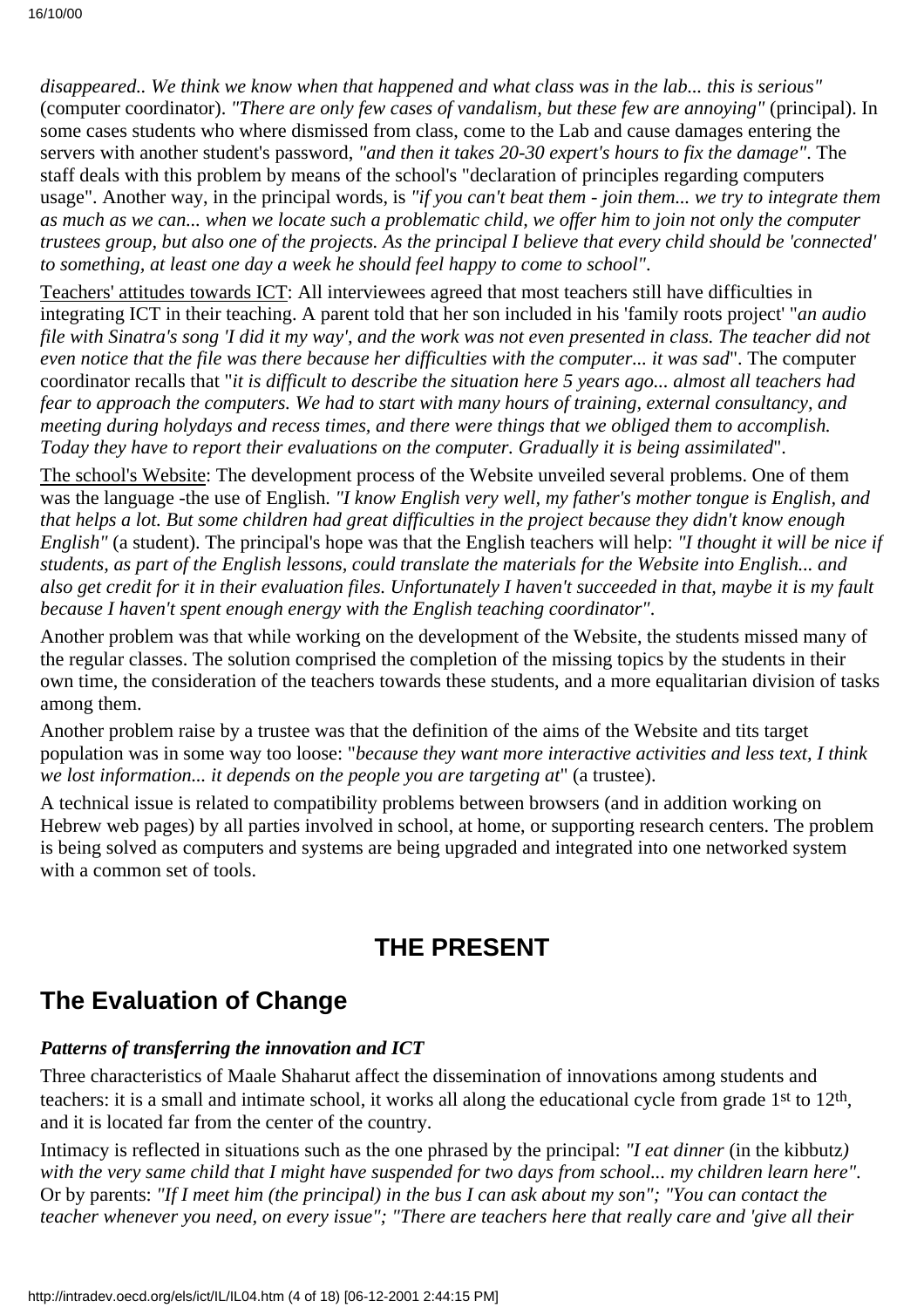*souls' to the children"*. A student says: *"I love the openness, If I have to complain about something I'm not afraid the teacher will revenge or punish me"*. In the case of the ICT-based innovations, this intimacy affects people's attitudes different ways: in one hand, it generates social pressure, by which teachers decide to join the innovation; but in the other hand, in a milieu where everyone knows everyone, "*ICT offers a wider territorial space to act*" (a teacher).

The educational continuum allows the learning of skills and working methods from grade 1 onwards. For example, students acquire ICT skills from grade 1 while learning the regular curricular subjects. There are no special ICT lessons. They also learn from other students' work, as a teacher put it "*There is an added value when young students use their elder brothers/friends' Website's materials as consumers, and in the upper grades they become also producers. When students see the connection between the Website, the research in the field and the school activities - they can realize in their minds the scope and the depth of a topic and their role in relation to it*".

The distance from the central part of the country encourages ICT use. As the computer coordinator stated, it is because of its distance from the center of the country that the school encourages high achievements and does not want to be seen as a small school in the far countryside. For this reason ICT is considered an essential educational means allowing the students, for example, to reach experts all over the country, to take part in international competitions, or to collaborate with students in the Jordanian village of Rah'me in the salt flat project. The principal, who holds a PhD in Geology and is a lover of trips and nature, visited the village and made the contacts for cooperation in the areas of education and tourism. The cooperation begun to flourish, but due to the events in the region it was suspended. Thanks to such kinds of projects, the principal succeed in recruiting valuable resources for supporting the schools development.

#### *Staff development concerning ICT and the innovation*

The school's policy and nationally defined goals are interrelated in harmonic manner. The school is committed both to excellency and academic achievements, and to national goals such as to settle the Arava area, to flourish the desert, and to establish peaceful bonds with the Jordanian neighbors. "It was exciting for us to realize that we are going to be part of a national project, related to the Peace process" (computer coordinator, regarding the salt flat project with Jordanian students). After 10 years of ICT use in school, it is perceived as an obvious tool contributing to the individual student as well as to the whole school system.

All teachers received basic training in ICT skills, but since the last year each one advances according to her or his needs. Many teachers feel that they want to get a good perception of the technology, without dealing with technicalities, *"I'm not interested in learning programming nor html, but I want to get the general idea and spirit of things... I think we have succeeded in assimilating the computer as everyday tool, like a typewriter, a mail box, or a personal folder"*. The computer coordinator adds *"in a different situation I would have never been involved in such initiatives, looking all the time for updates in the technology"*.

Not all teachers are equally competent in using ICT. 25% are directly involved in the Websites development, another 35% store there materials they prepare for their lessons. The other teachers are not involved with ICT, and about 10% even oppose to its use in school. *"Give me free access to the University library and I will get for you materials in a tenth of the time you spend on the Internet... I would like people to remember what the computer really is: a Golem. And what is important is the human in front of it"* (a not involved teacher).

Team work among teachers has significantly increased: "the computer represents for us a very convenient playing field for collaboration". The creation of subjects such as "Culture" obliged teachers to share the development of teaching and assessment materials, and they found ICT a valuable means for *"working on each other files, reflect on them, and come ready to the meetings"*.

#### *Leadership of the innovation and ICT*

The principal and his team lead the innovation. The principal sees himself as peer to the teachers. He conceives management as a matter of leading team work towards common goals rather than as a matter of authority. Authority and respect result from his personal acquaintance with the students (by election he teaches many hours a week to maintain personal contact with them) and personal example. Also to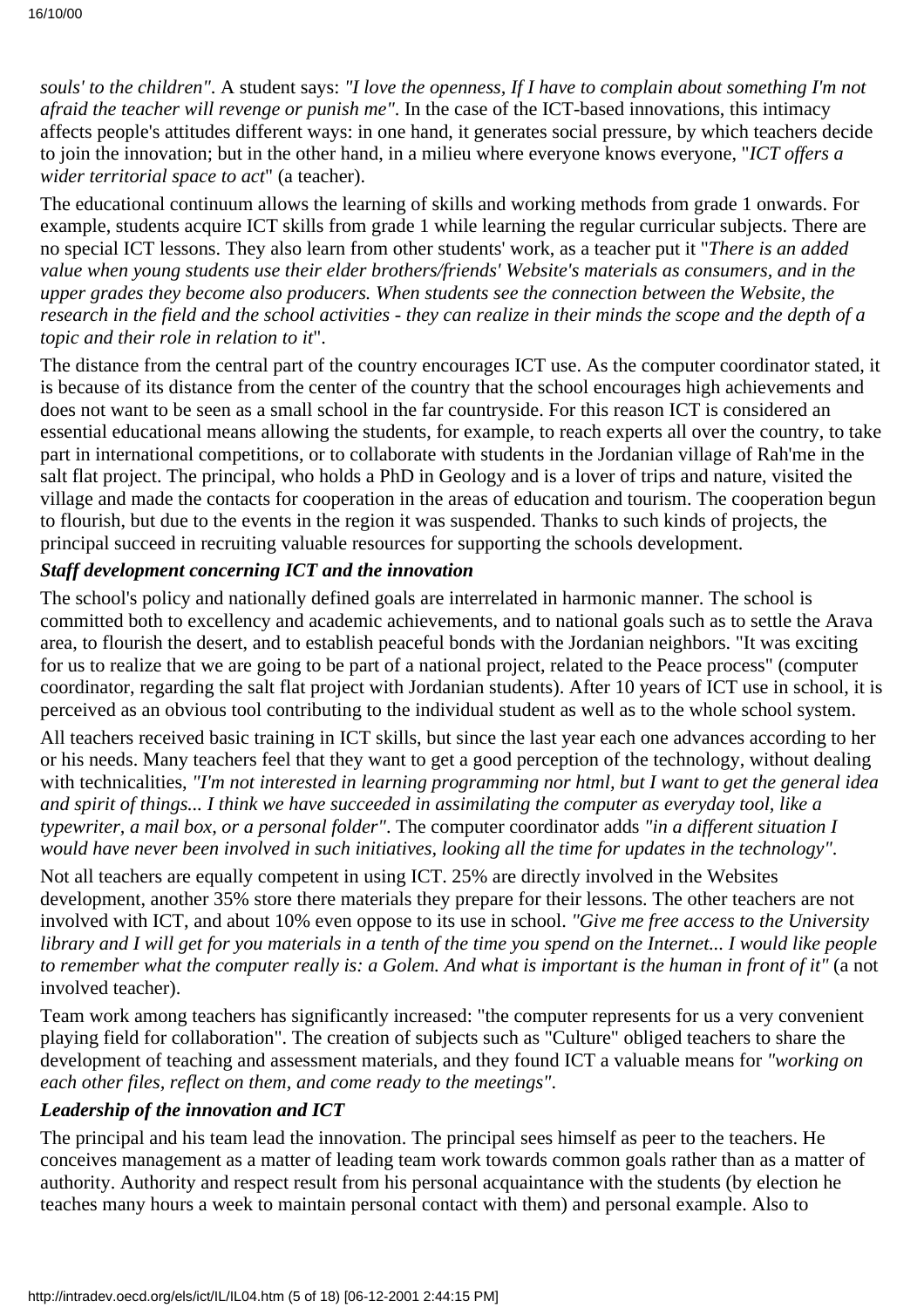discipline issues (e.g., sending a student to see the principal) he responds in unconventional ways: "*I'm not too a frightening person... I play basketball with the students during recess time... you should also enjoy life*".

The teachers respect and appreciate the principal, his devotedness, and personal example. As teachers phrased it: "*at the end of the day it was a problem with the water, and the basin was full of dishes. All teachers left, and who went to do the job? The principal!"; "at a given stage I had to teach in front of him Geography, and I was very stressed, because he is holds a PhD..., but even though he is the expert he gave me the freedom to act as I understood I should*".

A warm and collaborative climate characterize the teachers/students relationships. Teachers are aware that many students master much better than they do ICT, and had no problem in admitting that when they don't know how to handle a student's question they ask for other students help. Teachers are aware of their (still) essential role in school, "*even after completing a graph using Excel, they still come to us to ask about the meaning of the X and Y axes*" (a not involved teacher).

#### *The connection between the innovation and ICT*

ICT is implemented in the school at different levels. First, its use is integrated in all curricular areas in varied ways, e.g., to store the students' inquiry projects, to use the Website's data bases in learning activities, or to carry out agricultural projects (e.g., by means of computerized irrigation and fertilization systems).



Second, ICT is used to foster independent learning, by means of tasks such as writing papers and reports, gathering information, developing a personal Website ("for my friends in Germany and Russia" as mentioned by a newcomer student), or generating collaborative situations. The principal supports the continuous development of the school's Website as a repository of cumulating knowledge, and a means for peer learning: "*it is easy for all students in a class to see in the Website a work prepared by a student, and maintain a class discussion on it*" (the principal). At another level, mutual assistance is encouraged. A teacher told that "*a 12th grade student had to copy a file to a diskette. Without any problem she asked a 4th grade child present in the room to help her. The child did all the steps (checking for viruses, copying), and when she left he asked the teacher: she really did not know how to do that?*".

Finally, ICT is used as communication means for participating in national and international projects. As phrased by a teacher: *"if we can not go now to Jordan, by pressing a key we can bring peace closer"*. In this context an important function of ICT is that it shortens the distance with the central part of the country. *"Education and ICT are not a luxury here, but a need, to compensate that we do not have great theater houses and companies, or big cultural centers"* (a teacher). Another use related to distance is the possibility to take virtual courses. *"In the future, if two students will want to learn a course it will be possible"* claims the principal.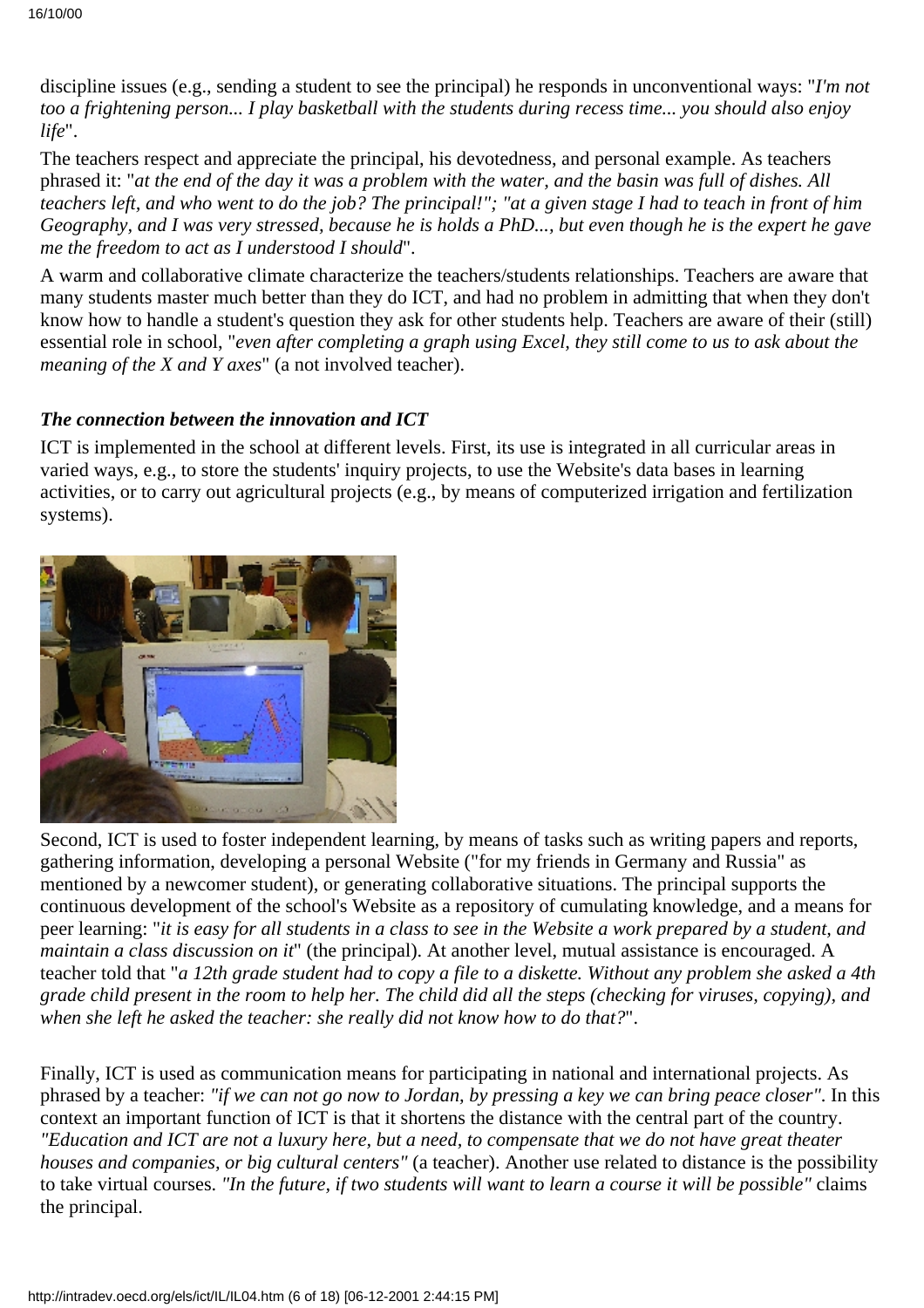In spite of the variety of ICT uses in school, the principal thinks that "*it is not possible to learn all subjects with ICT, and it is also unnecessary, because of the variability among students. A wide range of learning environments is needed. If 25% from the learning takes place using ICT it seems to me very reasonable*".

# **Outcomes**

### *Infrastructure*

53 updated computers with Windows 2000 serve the students in grades 7<sup>th</sup> to 12<sup>th</sup> in three computer labs and additional rooms. All computers are networked and connected to the Internet. The school has 10 printers, CD writers, scanners, projectors, and equipment for special education children. Software includes the Office package, courseware, programming languages, and software for image processing. Most students have computers at home.

The school's support team includes an ICT coordinator (emphasis on pedagogical issues), a computer coordinator (emphasis on technical issues), and a computer coordinator for the elementary level. In addition the school gets support from the regional computer systems office. All coordinators received technical training, and spent many hours in personal learning. The current technical difficulties in infrastructure are planned to be solved at the regional level in the near future.

The equipment in the school is updated, but it does not satisfy the demands. The students use every free computer everywhere in the school at all times, until the buses leave. *"Because so many subjects require the use of computers, even the one in my office is always busy with students"* (computer coordinator).

The schools vision regarding technology includes video-conference capabilities for communicating with experts from research institutes, appropriate communication infrastructure to allow ill students to attend lessons from home, and even the idea of one day a week in which students attend courses virtually from home.

### *Efficiency of the innovation and ICT*

The implementation of ICT in teaching follows the teachers' conviction that their role is to generate learning opportunities. About 25% of the learning time is devoted by the students to knowledge manipulation (e.g., information search, preparation of computer presentations). *"Teachers understand today that they have became more guides or coached than deliverers of information written in their aging yellow sheets... there are still some of those, but mainly in the high school* (those teaching towards the matriculation exams)" says the principal.

The exams constraint cause teachers to renounce using ICT, *"you don't have enough time for the Internet... I spent a lot of time looking with them after relevant materials, and suddenly the last month I realized that there is no time left for many topics we did not learn, and now I'm under terrible pressure"*.

But in lower grades, ICT is used in a variety of ways. For example, a teacher asked a Russian newcomer to surf to his hometown Website, download a picture and describe it in Hebrew. *"How could I do that without the computer? That way I communicate with them, and they are excited because they can teach me about their hometown"*. A student adds: "*with the help of computers you can do everything more interactive... it is far more interesting than the boring reading of texts*".

Another project focuses on the topic of "Humans and Copper" (nearby the school are located the Tim'na historic copper mines). 9<sup>th</sup> graders prepare different works on the topic, focusing on different aspects. The 9th grade computer trustees upload the works to the Website, and generate the linkage among them. One of the students was designed the scientific consultant, responsible for all formula and scientific data. The principal is pleased with this kind of work: "*with ICT is the only area you can define your goals and the work is done within a month, and perform far more than expected*". Other projects under development are "the computerized greenhouse", "testimonies from a Shoah survivor" from Poland, and "sustainable development in the Eilat gulf".

However, ICT implementation raises new requirements at varied levels. For example, at the skills level,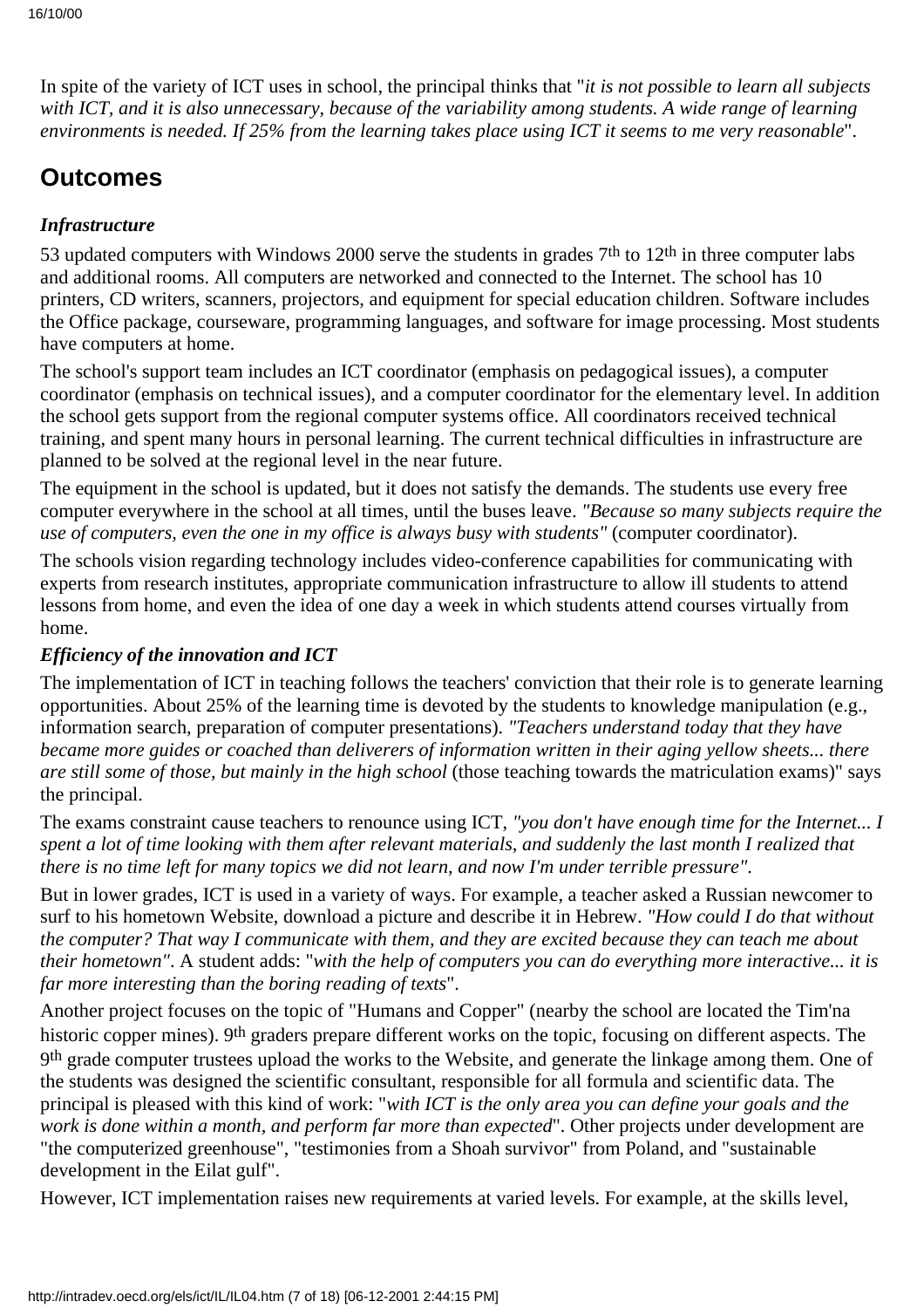*"the same way a person has to learn to walk, to swim or to drive a car, he has to know touch typing at fast pace and without mistakes. We implemented such training in 7th grade once, but somehow we gave up"*. Another need is to prepare the students to cope with the huge amount of information in the Internet: "*handling the overwhelming amount of information in the Internet demands the acquisition of specific skills: how to classify, how to discover what is of interest and what is superfluous" (a teacher)*. *"they are not able to hold a face-to-face discussion, and If we will not teach these skills I think we are loosing something valuable"*.

#### *Academic Strictness*

By its vision, the school aims to promote every child, encouraging independent learning and adaptive instruction. Principal: "*I am a great believer in the need for a variety of teaching methods... the same content should be conveyed by a lecture, an experiment, a trip, computer work, slides. From my experience, every child's 'aha!' comes at a different pace*". However, at the same time the school places high demands on the students regarding attendance and academic achievements.

The school's Website represents a rich learning environment, of which every student can benefit both as producer and consumer. The following are but a few examples. In an Arabic lesson 10th grade students got the assignment to look at the caricatures in the Israeli and the Palestinian online press, to compare and elaborate on them. The teacher adds: "*from time to time I let them surf Arabic language Websites, to acknowledge how developed is the Arabic world on the net...there is any (formal) learning in that? No, but widening horizons? for sure*!". In a History lesson we observed a contest of PowerPoint presentations on witches in the Middle Ages. The students presented their work, and were evaluated by their peers: on mastery of contents, creativity, aesthetics, level of interest, originality. In the computer Lab a student was finishing his final project for matriculation, on a biotope. An 8th grade student worked on a computer film comparing kinds of rocks. 9th graders designed calendars, among them Ethiopian children who used half white/half black backgrounds upon which they added pictures of white and black children. *"Without the computers, all this would have been of no interest, not fun"* stated one of the students.

ICT work also generates new roles for the students. For example, for the project on the Timna's copper mine Website, several functions were defined: A 9<sup>th</sup> grade student was appointed as the scientific consultant for the project; another student delivered a html course to his peers; a computer trustee coordinates the work, distributes the tasks, and help the "script writers" in their job; advanced students do the Java and even the Visual Basic programming. "*There is a function in Visual-Basic you don't have in Java. So we wrote the function for the search engine, and whoever will need it can use it*" told one student. Another student: "we did a humoristic program for a company that sells stationery products... and the whole class took part... it is in the Web, all the pictures and all the products, and a shopping cart".

ICT work affects the school's climate and work, as perceived by the students: "it is more free...if you have to deliver a presentation, you do what you think you have to do, what is important is that at the end you have your presentation... it encourages collaborative work, one prepares the texts, the other the graphics".

The teachers claim that the computer contributes to knowledge construction processes: "*you manipulate pieces of information, and through that they get better order in your mind. I think that this should result in an improvement in achievements*". "*Organizing concepts using graphical means, helps the students in thinking and internalization processes*". However, another teacher thinks that *"sometimes I get 'empty works', they are pretty, with pictures, well typed, but poor in content... we don't let students to get away with zero content... because of the computer possibilities, there is no doubt that the quality of the works has increased"*.

Not everyone is happy with the fact that the students spend plenty of time with the computer. *"it disconnect them from books"* claims a parent. *"they work with computers, but are not able to explain by a normal sentence in Hebrew what are they doing"* agrees a teacher. Another teacher maintains that *"we guide them too much towards what they want, and give up too easily on what they need".*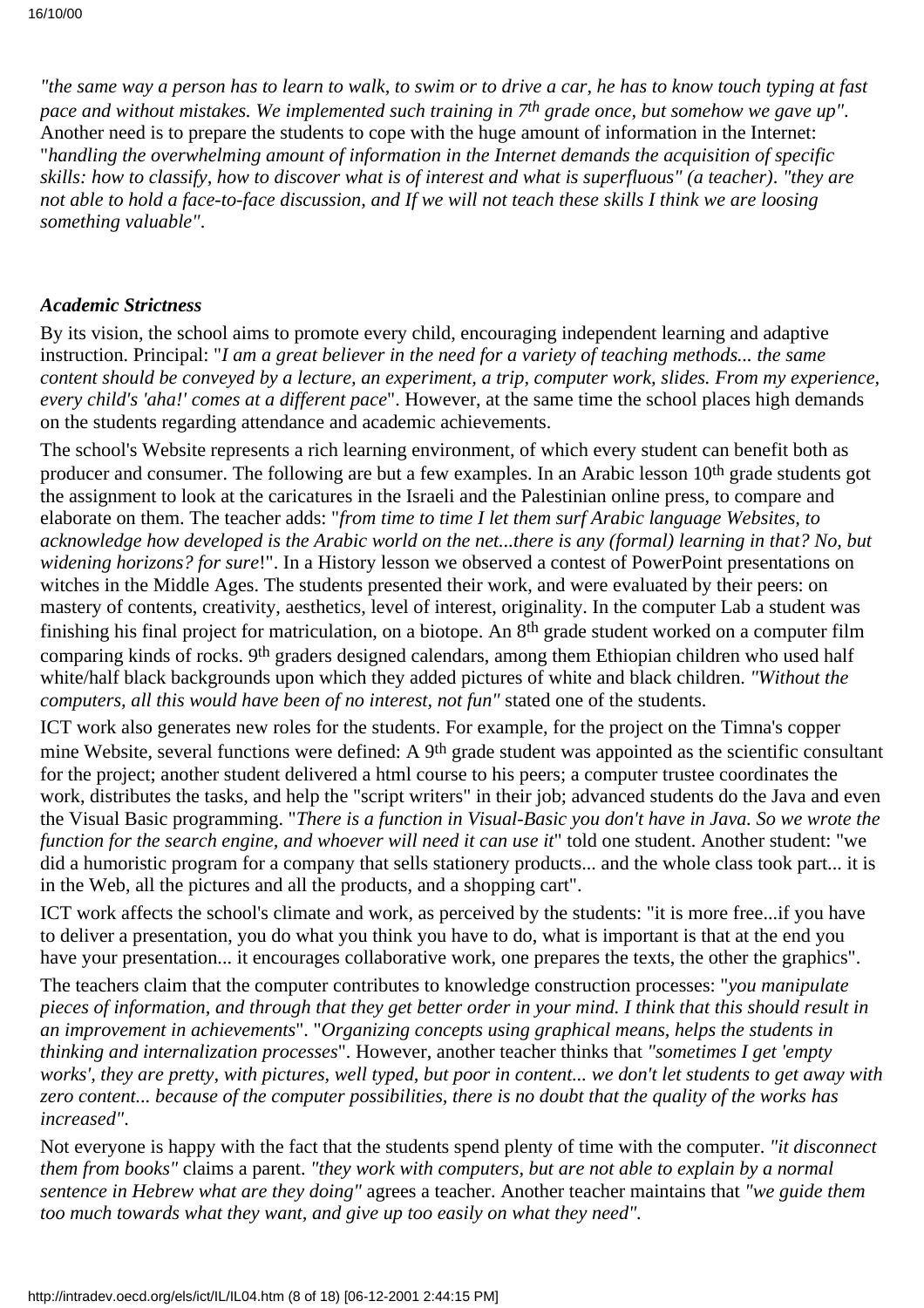### *Equity*

On the question of who gets the more from the computer there are different positions. All agree that the computer trustees group gains a lot. "*They are a selective group, to whom the computer means a lot, and you can trust them*" (principal). One such student said that "*the programmers are the wisest people in the world, because all the time they develop new sites, and learn new things. Because I will be developing the Timna site, I'll learn a lot about Timna. This is a better way to learn, rather than sitting in a boring lesson*".

Another group who gains from the activity are the special education students, "*that suddenly discover that* what they could not accomplish before they can now" (a teacher). Also "problematic" students with behavior problems benefited from ICT activities. For example, a 7th grader who was excluded from all courses, was offered to be the first in doing the "family roots" project with the computer. "*In the Passover recess he sat for six hours without leaving the chair, and the same for the whole semester*" (the teacher). Another very problematic student became a computer trustee.

An important use of the computer is with students with special needs (dyslectic, handicapped, down syndrome). For example text to speech features allow students to go again and again over texts, or work at their own pace within the regular class eliminating the "special ed class" tag. The computer also benefits students "*who have attention or concentration problems within the whole group, but reach incredible achievements with the computer*".

Girls benefited less from ICT activities, and a few of them only are in the computer trustees group. A teacher argues *"I don't know the reason. It was suggested to open a course for female computer trustees, but as today we did nothing about that"*. A student adds that "I don't want to generalize, but they simply don't like these activities, they prefer Barbie dolls and music, and it is a pity because this is the tool of tomorrow".

## **MAIN HYPOTHESES**

### **The Role of Technology in the Innovation**

In Maale Shaharut there is no doubt that ICT was assimilated as an additional resource to the innovative forces already acting. The Junior High coordinator tells: "*the real answer to the question of innovation does not rely on the computers. In activities carried out six years ago, we spend about two years on two issues: the school's aims and goals, and the school's declaration of principles regarding teachers/students relationship. These two things clarified us what are we doing here...and we translated them into a whole system: alternative evaluation, project-based work, and also to the school's Website project*".

Another teacher adds: "*this project was not born in a vacuum, but following our search for didactic solutions for the students... side-by-side with the flourishing of ICT, we developed other strands such as music, arts,... our motto is 'ICT in the service of pedagogy'... and we want very much to live in the 21st century to use ICT at the highest level possible to reach pedagogical goals*".

Also the teachers teamwork, which improves all the time, is supported by ICT. As one teacher explains: *"the computer is not the reason, but offers us a very convenient playing field to act... you can store drafts, document the process... you can see the improvement of the product in all its faces"*.

## **Transferring the Innovation**

The dissemination of the innovation in the school proceeds according to the patterns described by Rogers (1999), but not in even way. Within the school there are islands of rapid adoption, of slower adoption, and even others of denial.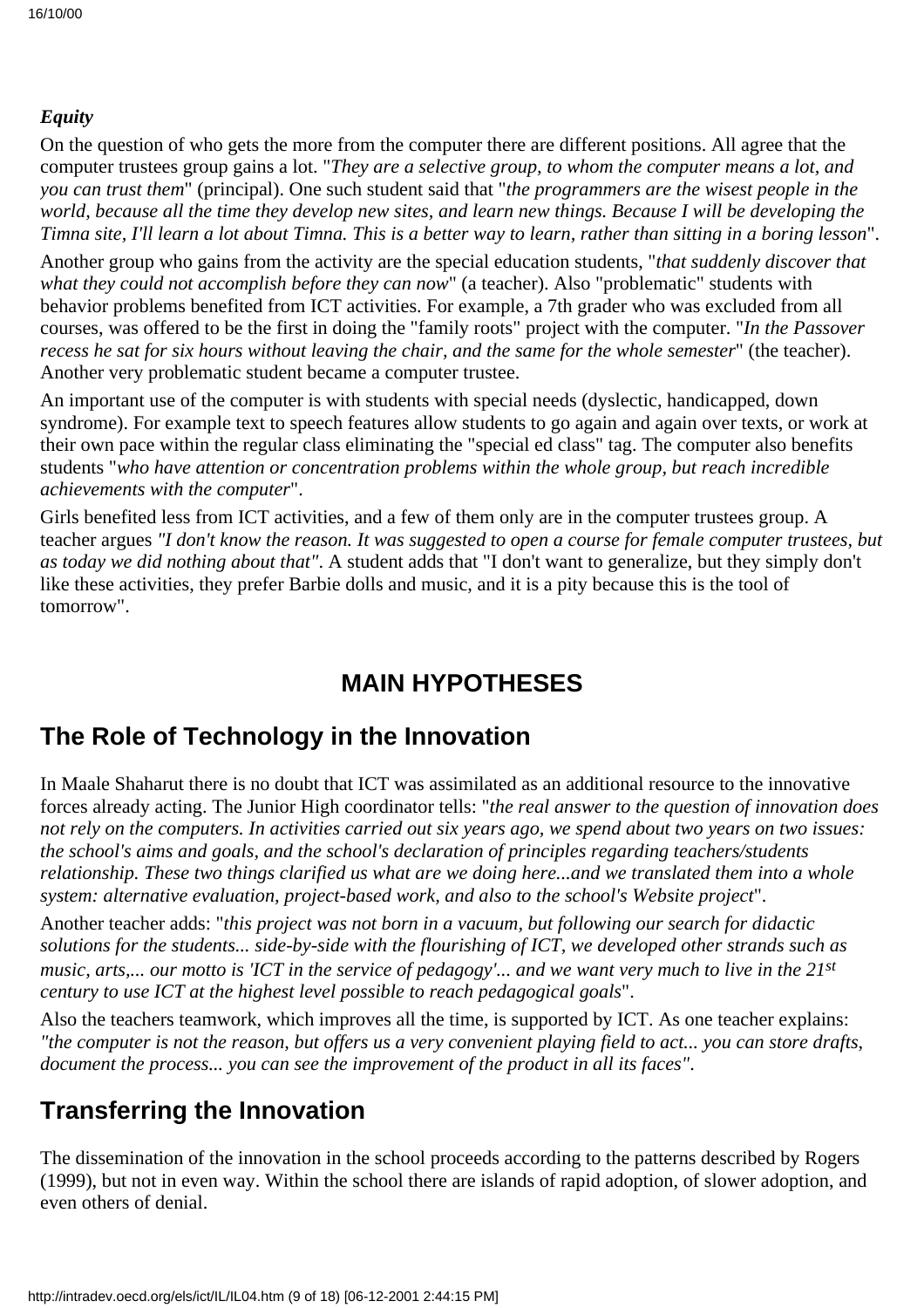Rapid assimilation was done by the principal, the leading team, and the computer trustees. "*They are the ones really connected... they carry out the process. It is true that I'm the number one. It is in my head, it is important to me and I learn a lot from it, but the innovation depends on the team... pedagogical coordinator, computer coordinator, and a group of people able to work together as a team and collaborate... without them the project will not continue"* (principal). Also the computer trustees have assimilated the innovation very rapidly, and were absorbed into the schools needs "*they taught teachers and instructed then one-to-one, they entered the classes as assistants to the teachers, they were appointed as curricular developers*" (teacher).

Slower adopters of the innovation are teachers who recognize the importance of ICT, but they don't want to become addicted to it: "I don't disregard the computer, but neither want to participate in this awful festival around it and the Internet".

The deniers are those teachers who see in the computer an obstacle in the attainment of their educational goals. For example, the math teacher does not want to use computers because this does not help him to prepare the students for the matriculation exam.

It seems that one difference between these groups, besides personal differences, is the fact that some of them depend on external evaluation criteria such as the matriculation exams. Those teachers who have to prepare students for these external exams are afraid of the effect of ICT on their students ability and theirs own to succeed.

### **Implementation of ICT**

More than the teachers' overall level, key factors for the assimilation of the innovation in the school were the students' high level of expertise and the quality of the infrastructure.

The computer trustees group (10-17 students) is the main force behind the development and maintenance of the school's Website. As one of them (a 14 years old boy) told us: *"there are many teachers asking for help. There are so many projects going on in this school... but they have to be done, so they ask the students for help"*.

However, it is clear that in spite of the difficulties and some resistance, it is the teachers supporting approach and their willingness to excel that facilitates the adoption of the innovation.

# **Digital Gap**

All students in Maale Shaharut receive similar opportunities and conditions, so there are not SES based differences.

There are of course individual differences. There are differences in predisposition towards the technology. And differences in the students readiness to share her or his talents with others: "*most computer trustees are not computer-freaks... There are some but we don't ask them to join the trustee's group. Why? Not always a computer-freak knows how do explain others how to work with computers*" (a teacher).

Another difference is based on cultural background. The school absorbed this year 14 Ethiopian newcomers. "the group who came to us was at the equivalent of 3<sup>rd</sup> grade level. Put them together with the computer trustees... with all the cultural differences... this is the biggest project we took upon ourselves, and the price is high. It was a great mess at the beginning of the year, it was very difficult for the teachers, now things are more quiet. Many resources were invested on their integration into school, and we don't get almost nothing from the state, the Ministry added us only a half time position, while we added three. Also other students teach them" (the principal).

In summary, differences among students have different causes, but ICT is not one of them, the opposite, many times it contributes to closing gaps.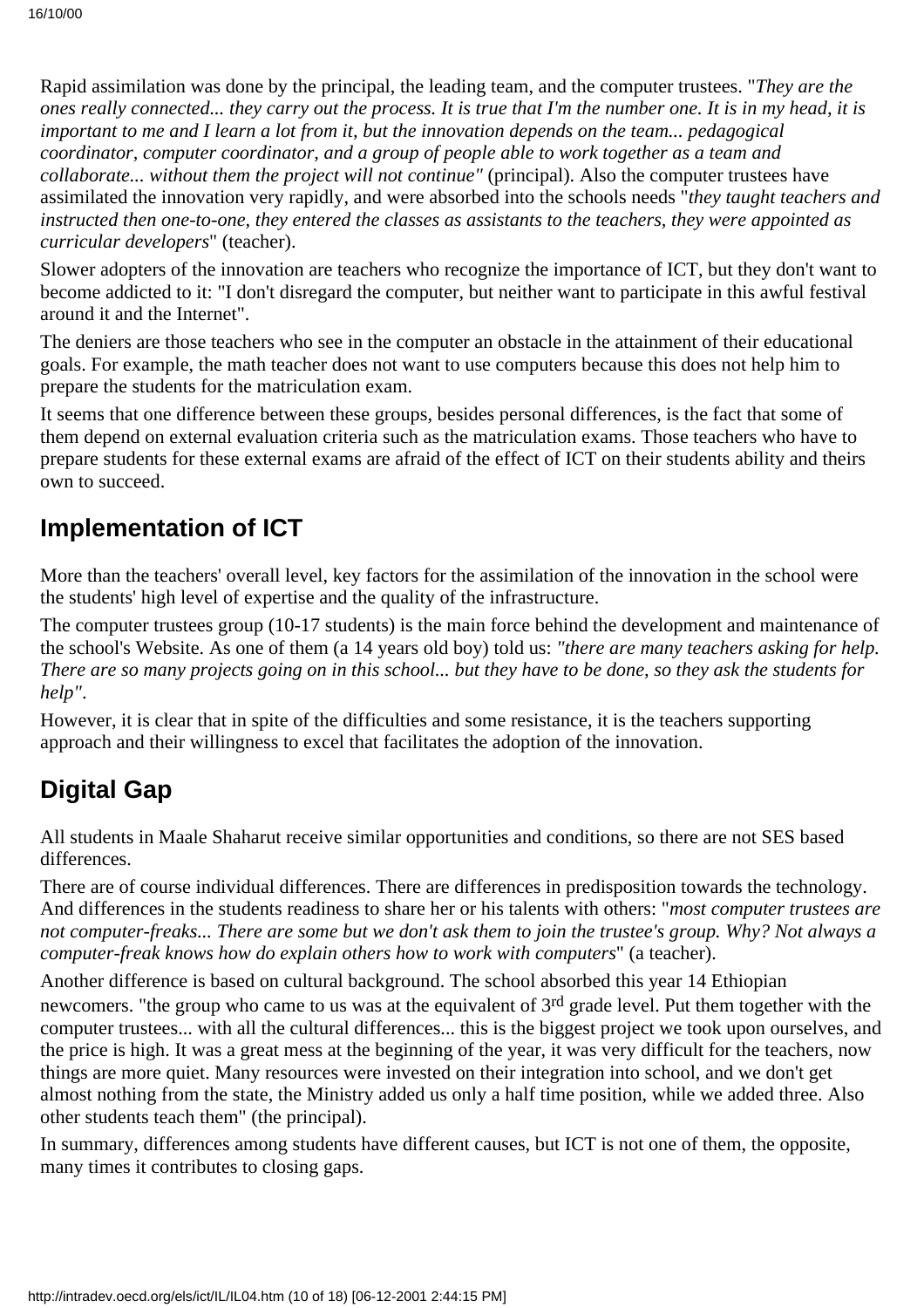# **Academic Standards**

Aspirations for high achievements and excellency characterize the school. ICT is perceived as a supporting means for these aspirations. Decision making is affected by budget and technological changes: "*you buy courseware, then you upgrade the school's network and 80% of the materials can go directly to the trash... the rate of change of the technology makes useless to invest in courseware. We gave up on that, but not completely, for example, there is good software for learning English or Arabic*" (the principal). The principal prefers open and generic tools, and conceives the school's Website as a learning resource by itself: "*our educational rationale states that we will build it layer over layer. Today we are working on the fish project, next year students will build upon it and continue further on*".

Parents are somehow worried about the computer's role in improving their children's academic achievements. In one hand, a parent testifies that "*if not for the computer my son would be in the lower part of the scale*". In contrast another parent is concerned because "*I don't see them reading books... I don't know how come they are so good if they don't take a book on their hands". "maybe they read on the computer*" (a mother). "*no, on the computer there are only games*". In any case the parents agree that the contents being learned nowadays is of a very high level.

The students themselves claim that they learn about new contents while dealing with the technology: *"I have learned a lot of things I did not know before... about copper, salt flats, algorithms"*.

# **IMPLICATIONS FOR THE FUTURE**

# **Stability of the Innovation**

The teachers believe that the innovation will continue all the time the principal stays in the school, because "*he is devoted to it, and has the ability to 'pull in' people and create teamwork". "Now that the infrastructure was built, things start running by themselves... an engine was built and now it runs itself*" (teacher). The teachers talk about a stable group of teachers and students committed to the innovation's stability and continuity. The computer coordinator believes that the innovation will continue because it contributes to the school's renewal, and the students like it and learn with it.

A key factor is the principal's support for any required organizational change: e.g., time and classes distribution, or differential allocation of personal incentives and teaching duties. Important as well is the Ministry supervisors' support of these changes. The school pertains to the kibutzim's school system department (in the Ministry of Education), which is more flexible and tolerant to changes and innovations than the general school system department.

The motivation of the leading group is another key factor for the innovation's sustainability. "*I don't know how did I find 300 hours to spend in the project... I'm a full time teacher, I'm the principal, I teach in the University, I have 5 children at home... and the best thing is that I don't own a car, so I know that by 16:30 I go home with the school bus and spend time with my children... not less important"* (the principal). The junior High coordinator adds: "*12 years I grew dates... in my soul I'm a farmer, I faced a dilemma, and then I told myself that 'the threes will grow anyway', so I'm going to work with the principal. We work very well as a team. There are things that he is better at than me and vice versa. There is something very important in a leading figure, but there is something even greater in a leading team*".

The innovation steadiness also depends on the delicate balance between the continuous generation of new projects and their exposure to outside-school factors (national and international), and the stabilization and maintenance of existing projects: *"there is a limit on how much you can load upon the school's, teachers' and students' shoulders"* (principal).

Finally, a continuous investment in equipment and maintenance is required, most of these funded today with school resources. Without a serious external support it will be difficult for the school to continue.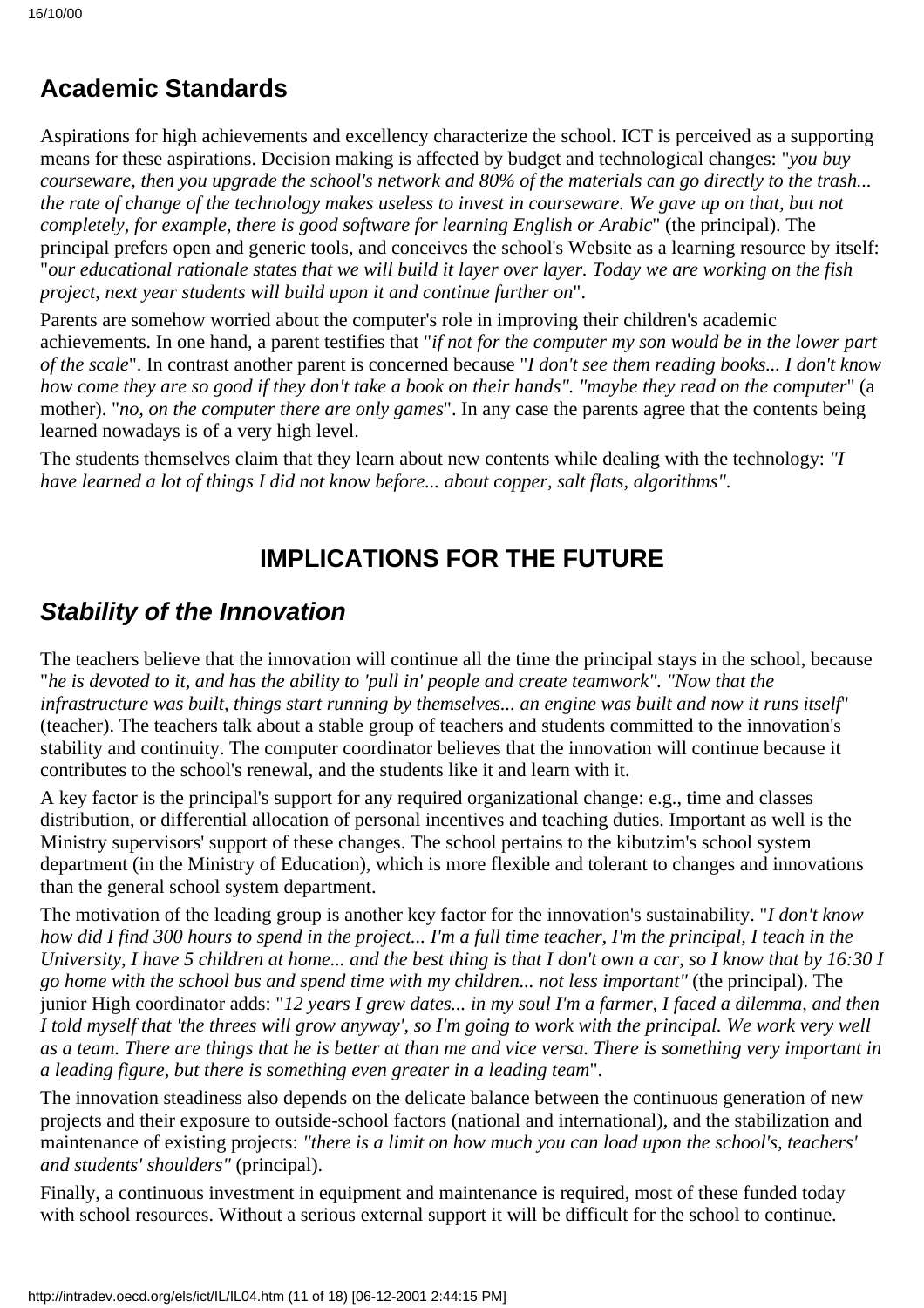# **Transferability of the Innovation**

The transferability of the innovation to other schools demands three key elements: people, funds, and a vision.

People: First an "*obsessed person is needed, the one who carries the flag... who has the charisma, the knowledge and the capability*" (computer coordinator). Then the people, "*you have to identify dominant people... those who are able to raise it... and put together the right person with the right project*" (principal). In addition it is important to dilute resistance.

Funds: A parent observed, "*The school's operating expenses are very high... If we had to pay a tuition, most children would have not been studying here*". Besides the regular funding, the kibbutzim served by the school contribute additional resources. "*We have here a full time position for a computer coordinator, and I don't think that if someone says 'I also want' the next day he will have in his school a complete network of computers, Internet, etc. This kind of projects require investments, both money and time... we here are already working for two years and the system is still uncompleted, and I think it will never be*".

A vision: "*The technology is a necessary means, perhaps it is impossible without it, but for sure it is impossible without a pedagogical rationale. Every school should develop its own rationale and use the technology to foster it. With a vision and believe, what takes place here can take place everywhere. Our staff is good, but not an exception... the greatness of Maale Shaharut resides in that that it proves that everyone can do it*" (Junior High coordinator).

An important factor is the dissemination of the acquired experience. The ministry of education asked the principal to instruct and coach staff in other schools. "Thus I wrote a guide, but they want us to come and work with them... but we have a problem: the distance". The principal maintains that meetings between school teams whit common interests generate a dynamics of mutual enrichment. The principal: "*suddenly a large amount of knowledge cumulates, and you don't know how to disseminate it among schools and teachers... I don't know if in the ministry there is a function in charge of this. I have no doubt that meetings and information exchange among teachers are very important. It was never the case that I went to a school, and did not bring something back home*".

# **APPENDICES**

# **Appendix 1: Methodology**

**Research Team:** The research team comprised 7 researchers. Due to the distant location of Maale Shaharut, this large team went to the school for two days in May 2001 to do all data collection: interviews, observations, questionnaires.

**The Data:** The chart below describes in detail all data collection activities. All interviews were recorded and all observation details were written down. All data were transcribed into digital files and uploaded to the Israeli research Website in Tel Aviv University, at [http://muse.tau.ac.il/ict/.](http://muse.tau.ac.il/ict/)

The average length of each interview was an hour and a half. The focus group interviews were longer (about two hours). The observations lasted the length of the lessons, usually 50 minutes. The report was written by Dr. Dorit Tubin, then sent to the team members for verification and comments.

# **Interview and Observation Chart for Maale Shaharut School**

| <b>May 2001</b> |  |
|-----------------|--|
|-----------------|--|

| <b>Research Tool/Activity</b> | Date and Hour             | Name of Subject | Function         |
|-------------------------------|---------------------------|-----------------|------------------|
| Pre-research meeting          | $\parallel$ 3.4.01, 14:00 | Hanan Ginat     | School principal |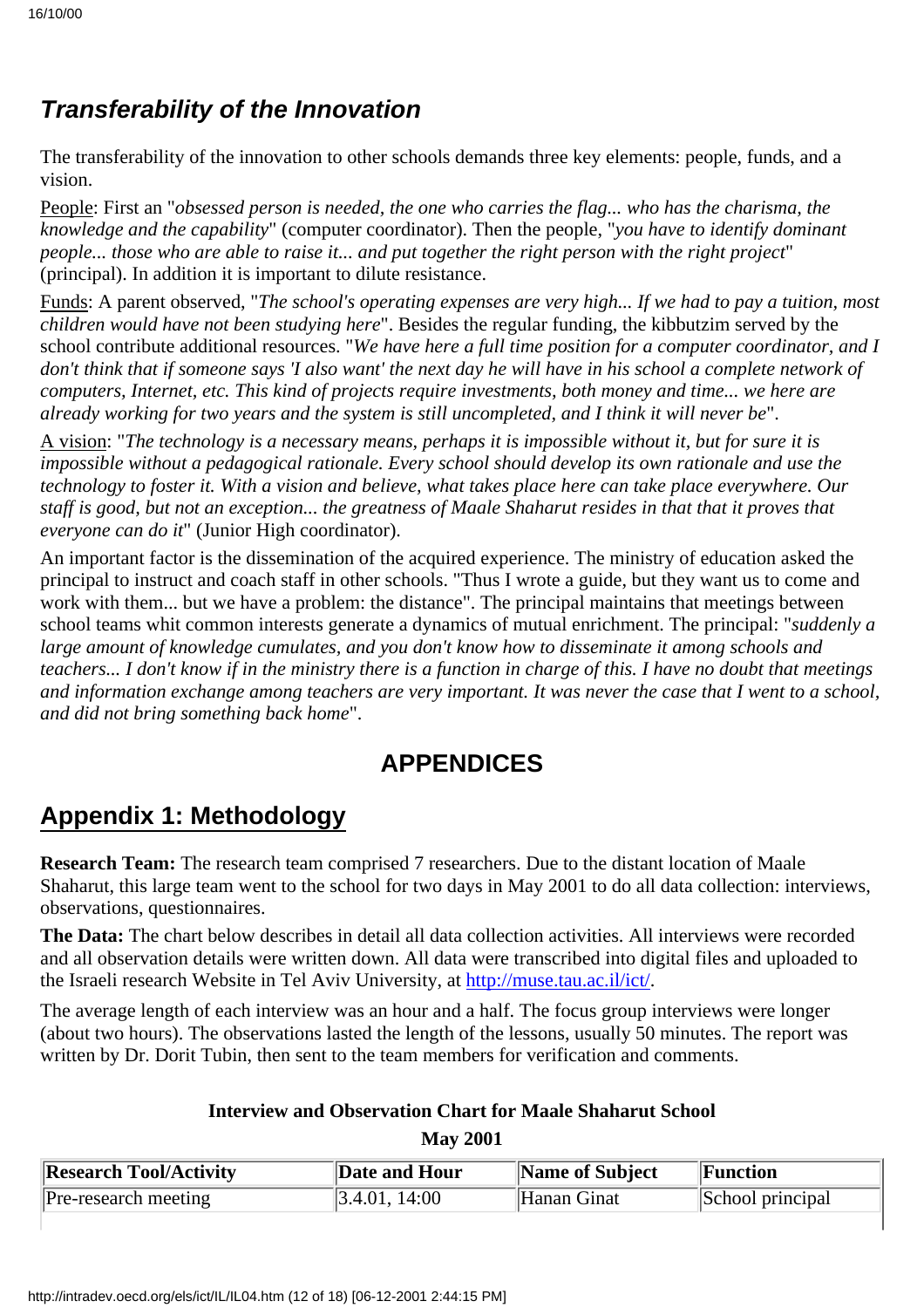| Pre-research meeting             |                                    | 13.5.01        | Hanan Ginat                          | School ICT team                              |  |
|----------------------------------|------------------------------------|----------------|--------------------------------------|----------------------------------------------|--|
|                                  |                                    |                | Dana Gomez                           |                                              |  |
|                                  |                                    |                | Michael Levi                         |                                              |  |
| Administrator interview          |                                    |                | Carmela Amar                         | School regional                              |  |
|                                  |                                    |                |                                      | instructor                                   |  |
| Principal interview              |                                    | 13.5.01        | Hanan Ginat                          | School principal                             |  |
| Principal questionnaire          |                                    | 14.5.01        |                                      |                                              |  |
| Computer coordinator interview   |                                    | 14.5.01, 14.00 | Haim Kantor                          | Computer coordinator                         |  |
|                                  | Computer coordinator questionnaire |                |                                      |                                              |  |
| <b>Observations</b>              | Observation 1                      | 14.5.01, 7:20  | Shlomo                               | History teacher                              |  |
|                                  | <b>Observation 2</b>               | 14.5.01, 8:00  | Hanan Ginat                          | Geology teacher +                            |  |
|                                  | Observation 3                      | 14.5.01, 12:00 | Hanan Ginat                          | principal                                    |  |
| Interview with involved teachers |                                    | 14.5.01, 9:35  | <b>Shmulik Bezalel</b>               | $Bible + literature$                         |  |
|                                  | Interview with uninvolved teachers | 14.5.01, 12:00 | Shmulik                              | <b>Biology teachers</b>                      |  |
|                                  |                                    |                | Yair                                 |                                              |  |
| Interview with students          |                                    | 13.5.01, 13:15 | Igor Bogoslavitz                     | 8 <sup>th</sup> grade students               |  |
|                                  |                                    |                | Ori Weiss                            |                                              |  |
|                                  |                                    | 13.5.01, 13:15 | Nir Ben-Menachem                     | $12th$ grade student                         |  |
| Interview with parents           |                                    | 14.5.01, 9:00  | Rafi, Adina, Nissim                  | Parents of 8 <sup>th</sup> -12 <sup>th</sup> |  |
|                                  |                                    |                | Yaffa                                | grade students                               |  |
| Teachers skills survey           |                                    | 14.5.01        |                                      |                                              |  |
| Additional materials             |                                    | 14-15.5.01     | Web sites, brochures, special issues |                                              |  |

# **Appendix 2: Teachers' Computer Skills**

The questionnaire was handed out in the teachers room, and filled out by 9 out of 45 teachers on the school staff.

### *Results*

To what extent do you feel comfortable using ICT in performing the following tasks? 1 very comfortable 2 comfortable 3 somewhat comfortable  $\overline{4}$  - not comfortable  $\|$ at all

|                | Writing a document                       | h |  |  |
|----------------|------------------------------------------|---|--|--|
| ⌒              | Searching information in the Internet    |   |  |  |
| 3 <sub>l</sub> | Forming web pages and maintenance        |   |  |  |
| 4              | Using databases                          |   |  |  |
|                | Developing databases                     |   |  |  |
| 6              | Sending/receiving e-mail                 |   |  |  |
|                | Writing plans on the computer            |   |  |  |
| 8              | Preparing pictures, diagrams or charts   |   |  |  |
| 9              | Organizing information in a presentation |   |  |  |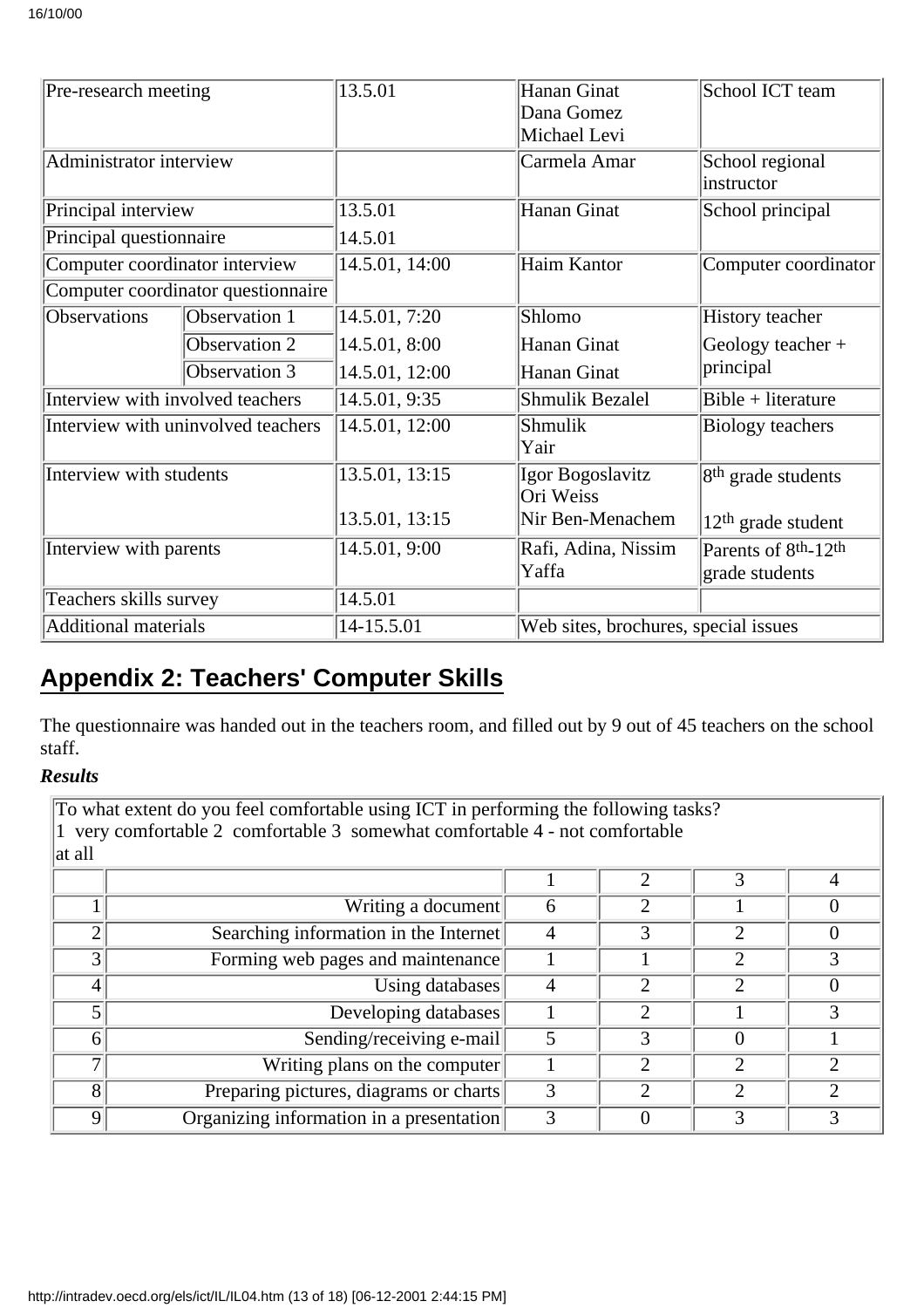|                 | To what extent are the following computer skills important in your education work? |                |                       |                |                |  |
|-----------------|------------------------------------------------------------------------------------|----------------|-----------------------|----------------|----------------|--|
|                 | very important 2 important 3 somewhat important 4 - not important at all           |                |                       |                |                |  |
|                 |                                                                                    |                |                       |                |                |  |
| 10              | Writing a document in a word processor                                             |                | $\mathcal{D}_{\cdot}$ | 0              | 0              |  |
| 11              | Searching information in the Internet                                              | $\overline{4}$ | $\theta$              | 4              | $\theta$       |  |
| 12              | Forming web pages                                                                  | $\Omega$       | $\mathcal{O}$         | $\overline{2}$ | 4              |  |
| 13              | Using databases                                                                    | 3              |                       | 4              | 0              |  |
| 14              | Developing databases                                                               | $\Omega$       | $\mathcal{D}_{\cdot}$ | $\overline{4}$ |                |  |
| 15 <sup>1</sup> | Sending/receiving e-mail                                                           | $\overline{2}$ | 3                     | $\overline{2}$ | $\overline{2}$ |  |
| 16              | Writing plans on the computer                                                      | $\Omega$       | 3                     | $\overline{2}$ | $\overline{c}$ |  |
|                 | 17 Preparing pictures, diagrams or charts using                                    | 4              |                       | 2              |                |  |
|                 | graphic software                                                                   |                |                       |                |                |  |
|                 | 18 Organizing information in a multimedia                                          |                | っ                     | $\overline{4}$ |                |  |
|                 | presentation                                                                       |                |                       |                |                |  |

How often do your students use the following computer in assignments you handed them during the previous year?

|    | a few times a week 2 a few times a month 3 sometimes 4 - never |                |                |                |                |  |  |
|----|----------------------------------------------------------------|----------------|----------------|----------------|----------------|--|--|
|    |                                                                |                |                | 3              | 4              |  |  |
| 19 | Using the Internet                                             |                | 2              | $\overline{2}$ | 3              |  |  |
| 20 | Forming web pages                                              | $\overline{0}$ |                | $\overline{0}$ | 7              |  |  |
| 21 | Sending/receiving e-mail                                       |                | $\theta$       | 2              | 5              |  |  |
| 22 | Using a word processor                                         | л.             | $\overline{4}$ | $\theta$       | $\overline{2}$ |  |  |
| 23 | Using computer games                                           | $\theta$       | $\Omega$       | 2              | 6              |  |  |
| 24 | Using electronic charts                                        | $\overline{0}$ | $\Omega$       | $\overline{2}$ | 5              |  |  |
| 25 | Using graphic software                                         |                | $\Omega$       |                | 6              |  |  |
| 26 | Joining a virtual forum or virtual discussions on the Internet | $\overline{0}$ |                |                | 6              |  |  |
| 27 | Using software for a multimedia presentation of information    | $\overline{0}$ |                |                | 5              |  |  |
| 28 | Using drill and practice software (including simulations)      |                | $\Omega$       | 3              | $\overline{4}$ |  |  |
| 29 | Other computer uses (please specify): music software           |                |                |                |                |  |  |

|    |                                                                                                | $\sim$ $\sim$ $\sim$ | 'Weak |
|----|------------------------------------------------------------------------------------------------|----------------------|-------|
| 30 | .<br>$\sim$<br>your<br>ability<br>puters.<br>would<br><b>VOII</b><br>define<br>ΩW<br>ίO<br>use |                      |       |

| Answer the following questions relating to your prior experience or to ICT implementation in |                                                                               |  |  |  |  |
|----------------------------------------------------------------------------------------------|-------------------------------------------------------------------------------|--|--|--|--|
| teaching learning during the past year.                                                      |                                                                               |  |  |  |  |
|                                                                                              | <b>Yes</b>                                                                    |  |  |  |  |
| 31                                                                                           | Had there been assessment of computer usage among students?                   |  |  |  |  |
| 32                                                                                           | Can you create or alter a web site with one of the classes you teach?         |  |  |  |  |
| 33                                                                                           | Do you participate in a virtual course on the internet as a student or tutor? |  |  |  |  |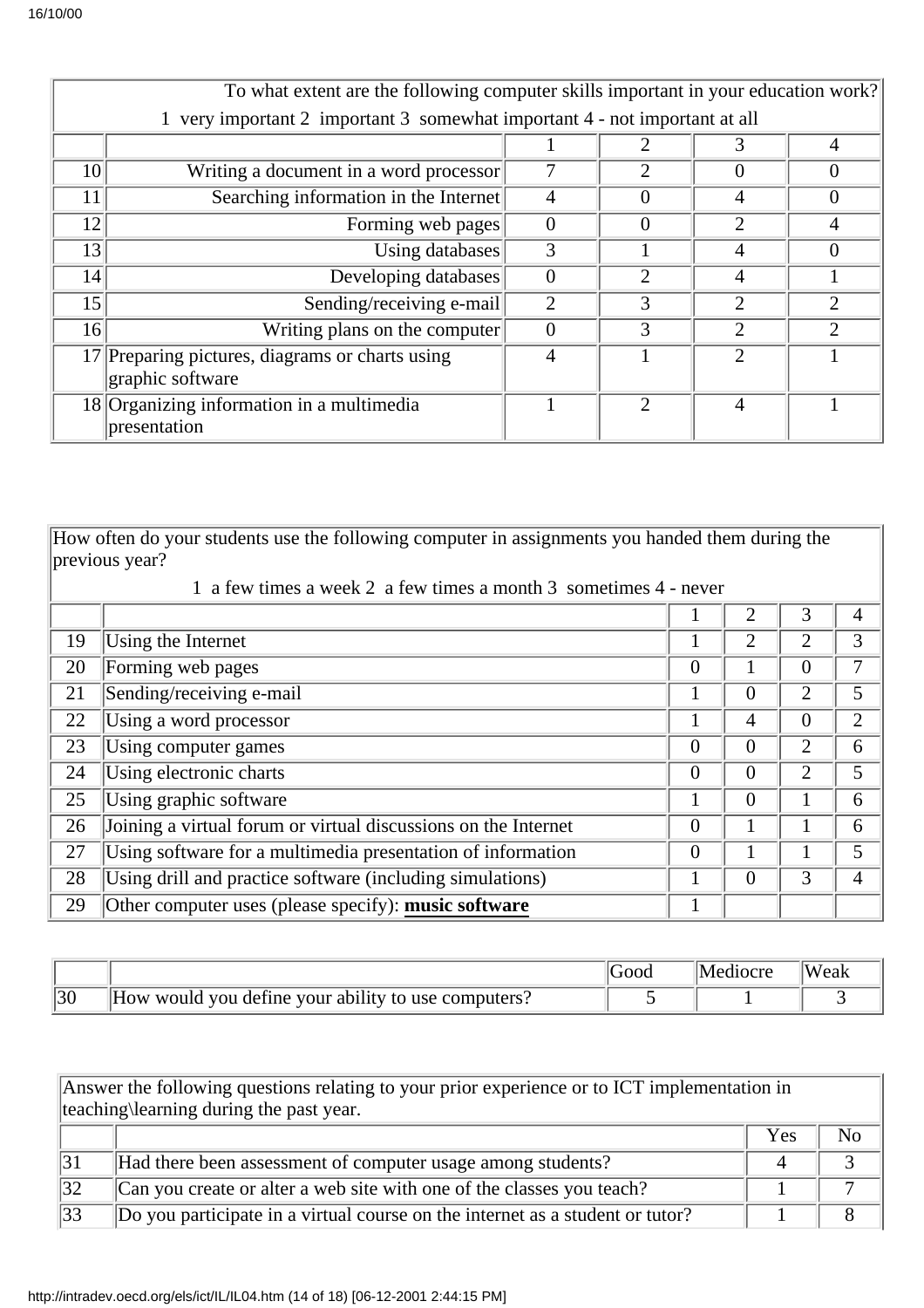| 34 | Do you involve your students in collaborative learning on the Internet with |  |
|----|-----------------------------------------------------------------------------|--|
|    | students from other classes in other places?                                |  |

|    |                                                                                           | All of it | A large | A small | A minor |
|----|-------------------------------------------------------------------------------------------|-----------|---------|---------|---------|
|    |                                                                                           |           | part    | part    | part    |
| 35 | What part of computer usage during the lesson is<br>aimed directly at the lesson content? |           |         |         |         |
| 36 | What part of the computer-related assignments is $\parallel$<br>for individual usage?     |           |         |         |         |

|    |                                                | N <sub>0</sub> | Some        | Distinct sites |
|----|------------------------------------------------|----------------|-------------|----------------|
|    |                                                | limitations    | limitations | only           |
| 37 | Do you assign your students to search the web? |                |             |                |
|    | What is the degree of freedom you allow your   |                |             |                |
|    | students while doing so?                       |                |             |                |

|    |                                  | A few   |         | A few   Once in a | Never $\vert$ I dont own a |
|----|----------------------------------|---------|---------|-------------------|----------------------------|
|    |                                  | times a | times a | while             | computer                   |
|    |                                  | week    | month   |                   |                            |
| 38 | Do you own a personal computer?  |         |         |                   |                            |
|    | How often do you use it for your |         |         |                   |                            |
|    | work?                            |         |         |                   |                            |

|    |                                                           | <b>Yes</b> |  |
|----|-----------------------------------------------------------|------------|--|
| 39 | Do you use technology to collaborate with other teachers? |            |  |
|    | $(professional chat rooms, formulas etc.)$                |            |  |

|    |                                           | More than | $6-11$ | l – 5 | None |
|----|-------------------------------------------|-----------|--------|-------|------|
|    |                                           |           |        |       |      |
| 40 | How many messages (average) do you send a |           |        |       |      |
|    | week by e-mail?                           |           |        |       |      |

| How many of the following activities can you perform? |                                                                                 |  |  |  |  |
|-------------------------------------------------------|---------------------------------------------------------------------------------|--|--|--|--|
| 41                                                    | Altering hardware                                                               |  |  |  |  |
| 42                                                    | Updating/upgrading applications, such as word processors, graphic software etc. |  |  |  |  |
| 43                                                    | <b>Restoration of files</b>                                                     |  |  |  |  |
| 44                                                    | Site construction                                                               |  |  |  |  |
| 45                                                    | Developing databases                                                            |  |  |  |  |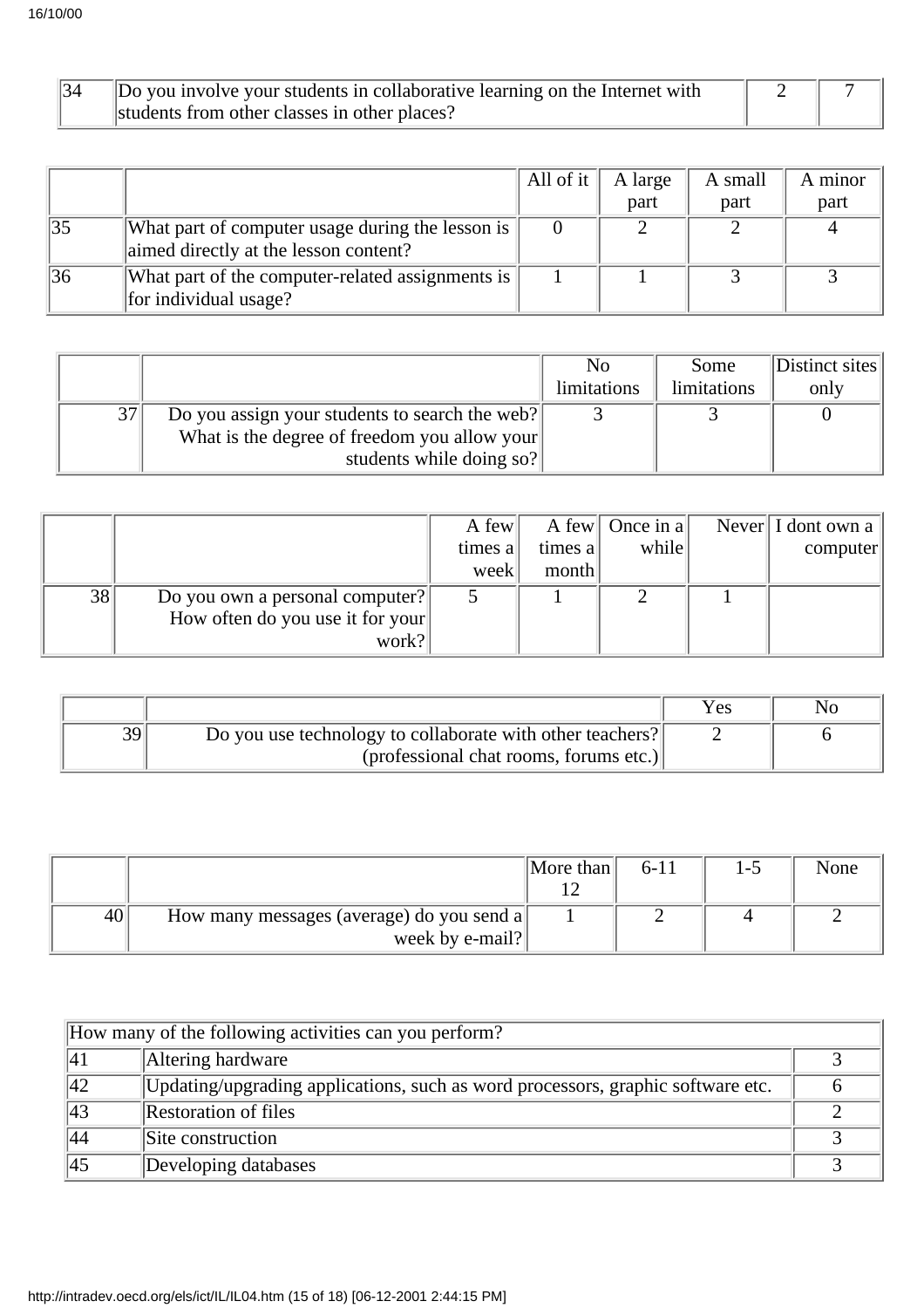# **Appendix 3: Samples of Activities**

### *Worksheets with guidelines for the computer trustees*

# *Plan for the development of the Website: The Aqaba gulf - sustainable development*

We succeeded already in building together the following flowchart, which describes the structure of the Website. What next?

- 1. The development of the entrance page to the Website in English, with a short description of its contents
- The design of the second page of the site, with a large picture (responsible: Ch.) and the menu. E. and 2. Z. are responsible to complete the menu during this week.
- 3. Organization of the information to be included for the different topics, from the works done by the 12<sup>th</sup> grade students. At this stage the contents will appear in Hebrew and English, and in the near future also in Arabic (translation W., responsible Ch.). The pictures taken in our recent trip should be included, as well as scanned pictures from the books.
- 4. It is important to contact R. from Aqaba, for her to send us pictures and text related to the Aqaba port (Jordan).
- 5. We should complete the applications to ThinkQuest during the next month.
- 6. It is important to continue the development during the next couple of weeks of SimGulf, so we can get the advice of D. in our next meeting - May 13th.
- We should check with A. on the use of the scientific tools he developed for the salt flat. He will get 7. all the credits for that.
- The Website should include relevant links to other Websites in Eilat and Aqaba, preferably sites in 8. Hebrew, Arabic and English.
- 9. Inclusion of a large picture of the whole gulf of Eilat, as part of the geographical background.
- 10. Finishing the agreement with the air photography company, to use one of their pictures.
- 11. Completion of the Websites flowchart.

# *Guidelines for the continuation of the development of the Website "Humans and Copper"*

"Accomplish what is needed, aspire to what is possible, and then discover that you are doing the impossible"

We do continue, and with all our energies. By the end of the month we will be presenting the project before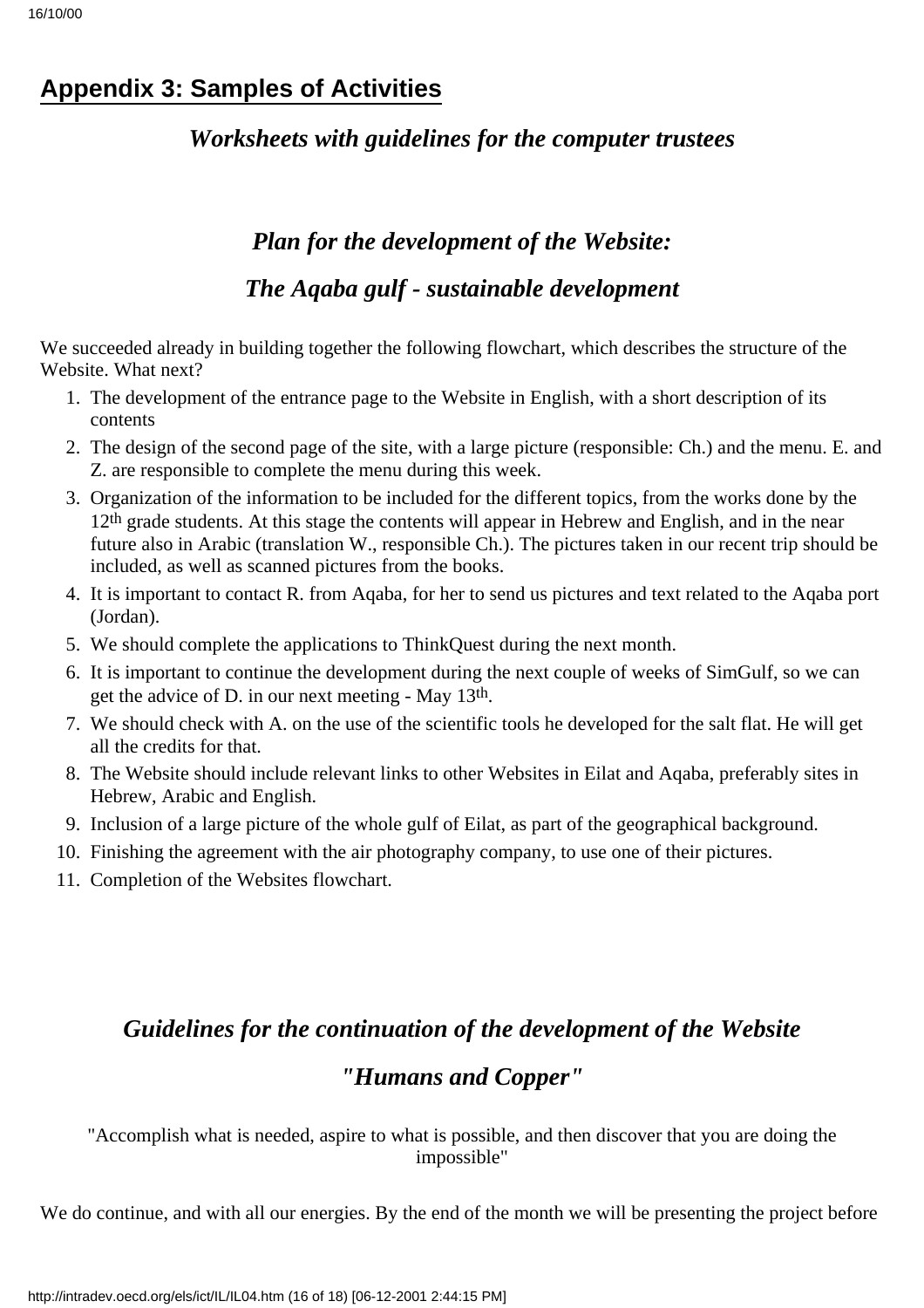the students and parents of the 9<sup>th</sup> grade. During the month we will finish the applications to ThinkQuest. How do we continue from here?

### **On the history of copper mining and production**

Work to be done by student O.:

- 1. Completion of the game board with its 32 squares (4 for each period)
- 2. Preparation of the html page with the questions and answers.
- 3. Completion of the section "additional information" and links with archeology.
- Drawing of a room with a human figure dressed according to the period.4.

Work to be done by student A.:

- 1. Implementation of the game's engines.
- 2. Linkage between questions/answers and the game board.
- 3. Programming the activations: clicking on copper products shows appropriate texts.

### **Copper mining and production today**

Work to be done by student B.:

- 1. Preparation of 15 cards with pictures
- 2. Preparation of a logo for the cards
- 3. Completion of all textual information
- 4. Completion of all chemical formula (with the help of T.)

Work to be done by student A.:

- 1. To arrange the zooming on every card
- 2. To complete the game's mechanism

### **Copper's ID**

Work to be done by student D.:

- 1. Completion of 10 trivia questions
- 2. Final design of the copper's id web page
- 3. Design of a room with copper objects and raw copper

# **Appendix 4: Glossary**

- 1. **Tomorrow 98**. A 5 years national plan conceived in 1993, towards the 50<sup>th</sup> anniversary of the creation of the state, aiming to advance the educational system in the areas of math, science and technology education. One of the components of the plan was the gradual completion of ICT infrastructure in all schools, and the supply of appropriate support (e.g., training, learning materials development) for ICT implementation.
- **Madarom**. An educational/organizational framework created following the recommendations of the 2. "Tomorrow 98" plan, aimed to promote science and technology education in the southern areas of the country in all grade levels. Madarom is a joint venture between several foundations and the Ministry of Education. It supports the implementation of a varied range of activities in about 830 kindergartens and 385 schools, as well as in informal education centers, from 40 communities (towns, villages, regional councils).
- **Kibbutz**. A democratic and equalitarian society self-managed by its members, who freely decided to 3. join the community guided by a deep commitment to its ideological and philosophical foundations. The kibbutz members share the ownership over all material possessions and production means,